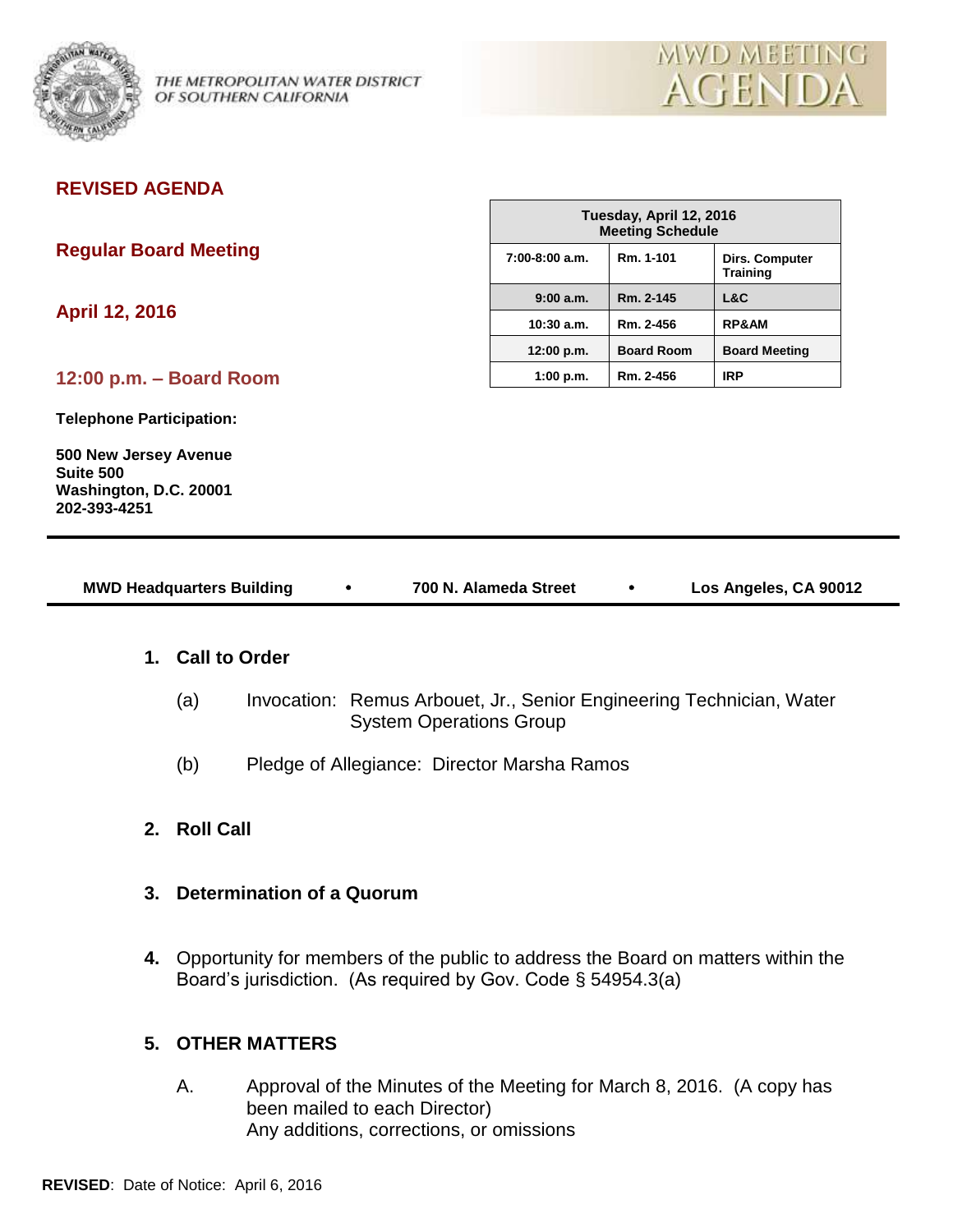- B. Report on Directors' events attended at Metropolitan expense for month of **March**
- C. Induction of new Director Mark Gold, from City of Los Angeles
	- (a) Receive credentials
	- (b) Report on credentials by General Counsel
	- (c) File credentials
	- (d) Administer Oath of Office
	- (e) File Oath
- D. Approve committee assignments
- E. Chairman's Monthly Activity Report
- **Added** F. Approve 30-day leave of absence for Director Richard Atwater, commencing April 28, 2016

#### **6. DEPARTMENT HEADS' REPORTS**

- A. General Manager's summary of Metropolitan's activities for the month of **March**
- B. General Counsel's summary of Legal Department activities for the month of March
- C. General Auditor's summary of activities for the month of March
- D. Ethics Officer's summary of activities for the month of March

## **7. CONSENT CALENDAR ITEMS — ACTION**

**7-1** Appropriate \$1.28 million; certify the Final Program Environmental Impact Report for the Right-of-Way and Infrastructure Protection Program for the Orange County region; approve the program for the Orange County region for the purposes of the California Environmental Quality Act; and authorize: (1) environmental permitting and mitigation activities; and (2) increase of \$150,000 to an agreement with Dudek, for a new not-toexceed total of \$3,525,000 (Approp. 15474). (E&O)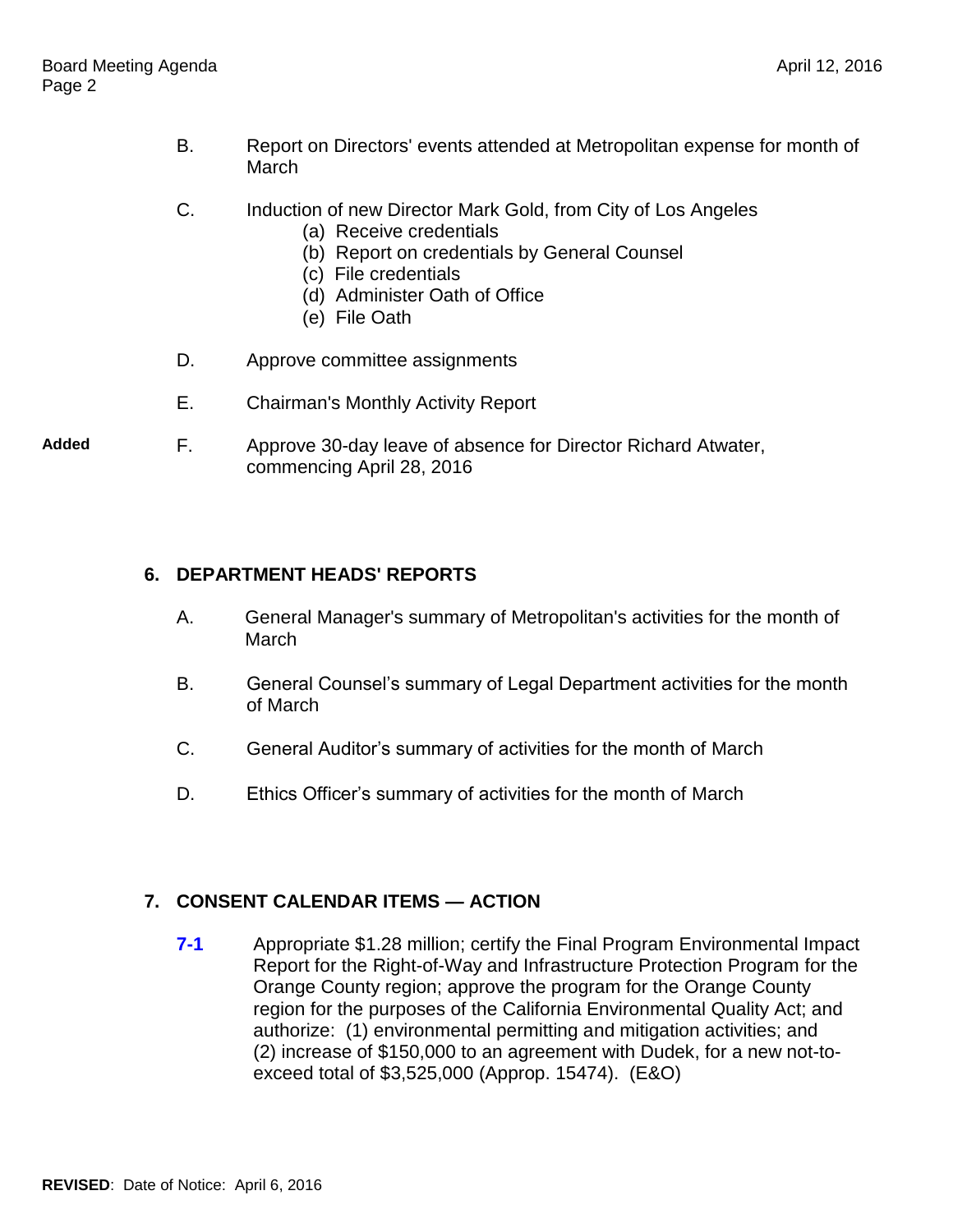#### **Recommendation:**

**Option #1:**

**Certify the Final Program Environmental Impact Report for the Right-of-Way and Infrastructure Protection Program for the Orange County region; adopt the Findings of Fact and the Mitigation Monitoring and Reporting Program; approve the program for the Orange County region for the purposes of CEQA, and** 

- **a. Appropriate \$1.28 million;**
- **b. Authorize environmental permitting and mitigation activities for the Orange County region; and**
- **c. Authorize increase of \$150,000 to an agreement with Dudek, for a new not-to-exceed total of \$3,525,000.**
- **7-2** Appropriate \$330,000; and authorize design to replace valves at Service Connections CB-12 and CB-16 on the Rialto Pipeline (Approp. 15480). (E&O)

**Recommendation:**

**Option #1:**

**Adopt the CEQA determination that the proposed action is categorically exempt, and**

- **a. Appropriate \$330,000; and**
- **b. Authorize design to replace calves at Service Connections CB-12 and CB-16 on the Rialto Pipeline.**
- **7-3** Authorize increase in change order authority for the seismic retrofit of the Upper Feeder's Santa Ana River Bridge (Approp. 15441). (E&O)

**Recommendation:**

**Option #1:**

**Adopt the CEQA determination that the proposed action has been previously addressed in the approved 2013 Mitigated Negative Declaration and Mitigation Monitoring and Reporting Program, and that no further environmental analysis or documentation is required, and that the fiscal aspect of a change order authority is not subject to CEQA, and**

**Authorize increase of \$160,000 in change order authority for the seismic retrofit of the Upper Feeder's Santa Ana Bridge, up to an aggregate amount not to exceed \$410,000.**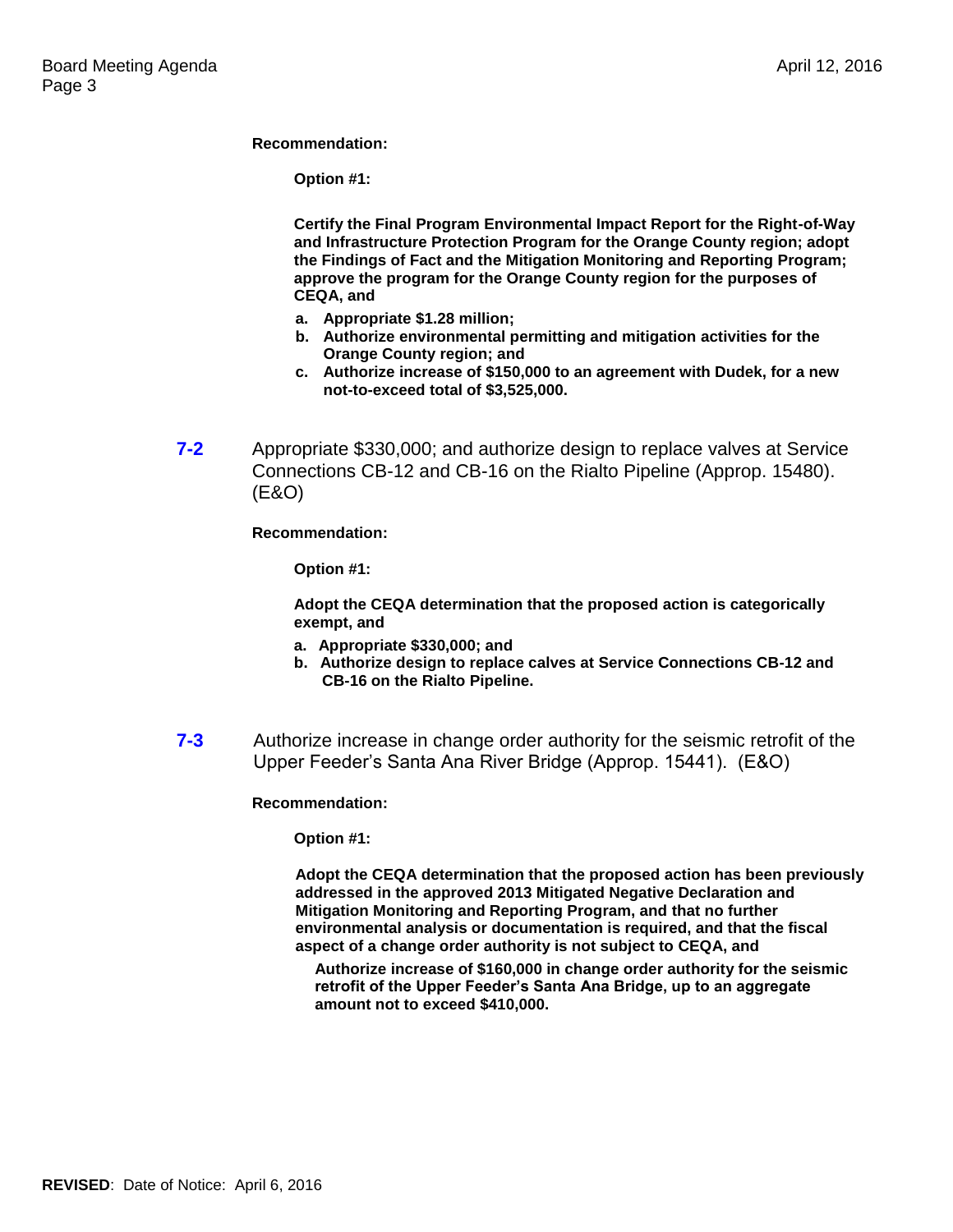**7-4** Authorize granting a permanent easement to county of Riverside on Metropolitan-owned property located in county of Riverside. (RP&AM)

**Recommendation:**

**Option #1:**

**Adopt the CEQA determination that the proposed action is categorically exempt, and**

**Authorize the General Manager to grant a permanent easement to the county of Riverside.**

**7-5** Authorize granting a permanent easement to Southern California Edison on Metropolitan-owned property located in county of Orange. (RP&AM)

**Recommendation:**

**Option #1:**

**Adopt the CEQA determination that the proposed action is categorically exempt, and**

**Authorize the General Manager to grant a permanent easement to SCE.**

## **(END OF CONSENT CALENDAR)**

#### **8. OTHER BOARD ITEMS — ACTION**

**8-1** Approve biennial budget for fiscal years 2016/17 and 2017/18, proposed ten-year forecast, proposed revenue requirements for fiscal years 2016/17 and 2017/18, and recommended water rates and charges to be effective on January 1, 2017 and January 1, 2018; adopt resolutions fixing and adopting water rates and charges for 2017 and 2018; and adopt the resolution finding that continuing an ad valorem tax rate at the rate levied for fiscal year 2015/16 is essential to Metropolitan's fiscal integrity. (F&I)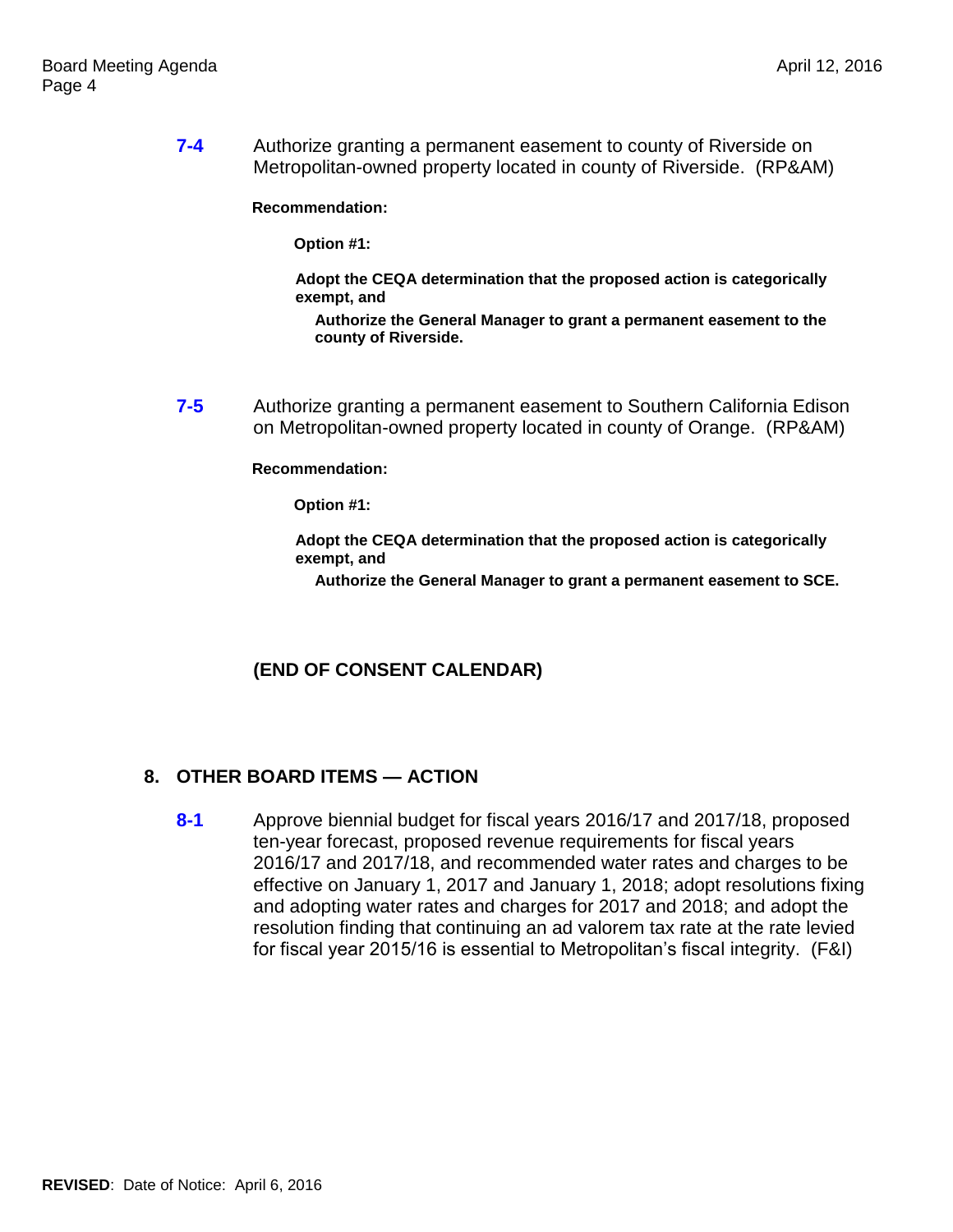#### **Recommendation:**

**Option #1:**

**Adopt the CEQA determination that the proposed action is not defined as a project under CEQA and is not subject to CEQA, and** 

- **a. Approve the FY 2016/17 and FY 2017/18 biennial budget;**
- **b. Appropriate \$2,431.4 million for Metropolitan O&M and operating equipment, power costs on the Colorado River Aqueduct, SWP operations, maintenance, power and replacement costs and SWP capital charges; demand management programs including the local resources and conservation credits program; and costs associated with supply programs;**
- **c. Appropriate as a continuing appropriation, \$672.6 million for FY 2016/17 and FY 2017/18 debt service on Metropolitan general obligation and revenue bonds;**
- **d. Authorize the use of \$240 million in operating revenues to fund the Capital Investment Plan;**
- **e. Determine that the revenue requirements to be paid from rates and charges are \$1,575.0 million in FY 2016/17 and \$1,574.3 million in FY 2017/18;**
- **f. Approve water rates effective January 1, 2017, and January 1, 2018, as shown in Table 3, Option #1a above;**
- **g. Adopt the Resolution Fixing and Adopting Water Rates To Be Effective January 1, 2017 and 2018, in the form of Attachment 4, using the rates shown in Section 1, Option #1a in the Resolution;**
- **h. Adopt the Resolution Fixing and Adopting A Readiness-To-Serve Charge Effective January 1, 2017, in the form of Attachment 5, using the charge shown in Section 6 of the Resolution;**
- **i. Adopt the Resolution Fixing and Adopting A Capacity Charge Effective January 1, 2017, in the form of Attachment 6, using the charge shown in Section 6 of the Resolution;**
- **j. Adopt the Resolution Fixing and Adopting A Treated Water Charge Effective January 1, 2017, in the form of Attachment 7, using the charge shown under Option #1a in Section 6 of the Resolution;**
- **k. Approve the Ten-Year Financial Forecast, as shown in the Proposed Biennial Budget FY 2016/17 and FY 2017/18 in Attachment 1;**
- **l. Adopt the Resolution Finding that Continuing an Ad Valorem Property Tax Rate at the Rate Levied for FY 2015/16 is Essential to the Fiscal Integrity of the District and Suspending the Ad Valorem Tax Rate Restriction for FY 2016/17 and FY 2017/18, in the form of Attachment 8;**
- **m. Authorize establishment and use of the Exchange Agreement Set-Aside Fund as set forth in this letter; and**
- **n. Authorize use of unspent conservation funding, including extension of the Onsite Recycled Water Retrofit Program through the biennial budget period, as set forth in this letter.**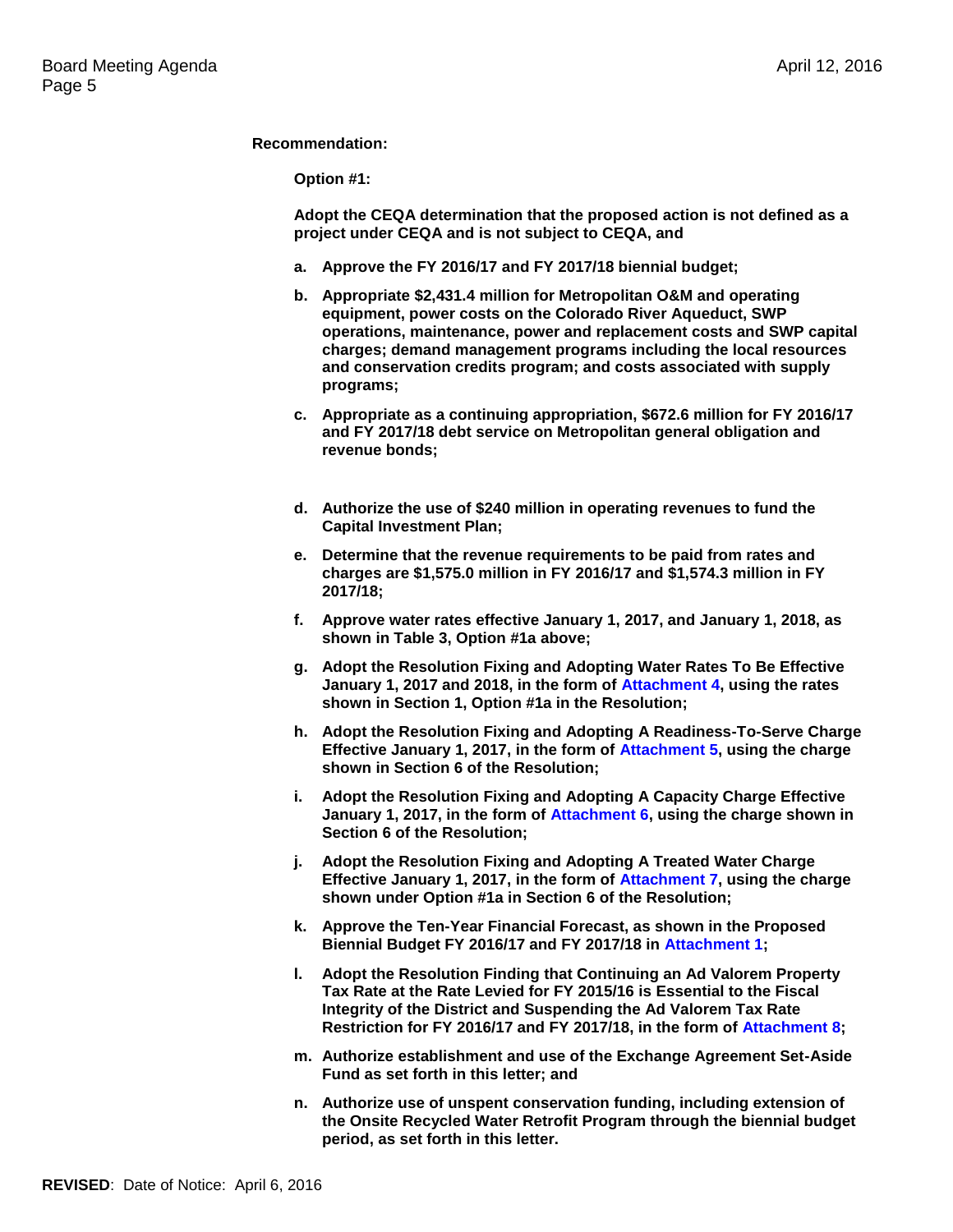**8-2** Appropriate \$1.37 million; and ratify the General Manager's award of \$634,425 contract to Fibrwrap Construction Services, Inc. (Approp. 15497). (E&O) **(Requires four-fifths vote of the Board)**

**Recommendation:**

**Option #1:**

**Adopt the CEQA determination that the proposed action was previously determined to be statutorily exempt and that no further environmental analysis or documentation is required, and**

- **a. Appropriate \$1.37 million; and**
- **b. Ratify the General Manager's award of a \$634,425 contract to Fibrwrap Construction Services, Inc. for emergency repairs on the Second Lower Feeder.**
- 8-3 Report on State Water Resources Control Board activities and authorize an increase in amount payable under contract with Duane Morris LLP by \$100,000 to a maximum amount of \$200,000 in connection with the Department of Water Resources and United States Bureau of Reclamation filing of a petition with the State Water Resources Control Board for an additional point of diversion on the Sacramento River as part of the California WaterFix/Bay Delta Conservation Plan. (L&C) **[Conference with legal counsel—existing litigation; to be heard in closed session pursuant to Gov. Code Section 54956.9(d)(1)]**
- **8-4** Authorize sponsorship of SB 1173 (Hertzberg, D-Van Nuys) Water conserving plumbing fixtures. (C&L)
- **Added Recommendation:**

**Option #1:**

**Adopt the CEQA determination that the proposed action is not defined as a project under CEQA, and**

**Authorize the General Manager to sponsor SB 1173.**

**8-5** Express support, if amended, for AB 1755 (Dodd, D-Woodland) – The Open and Transparent Water Data Act; and express opposition, unless amended, to AB 2304 (Levine, D-Petaluma) – California Water Market Exchange. (C&L)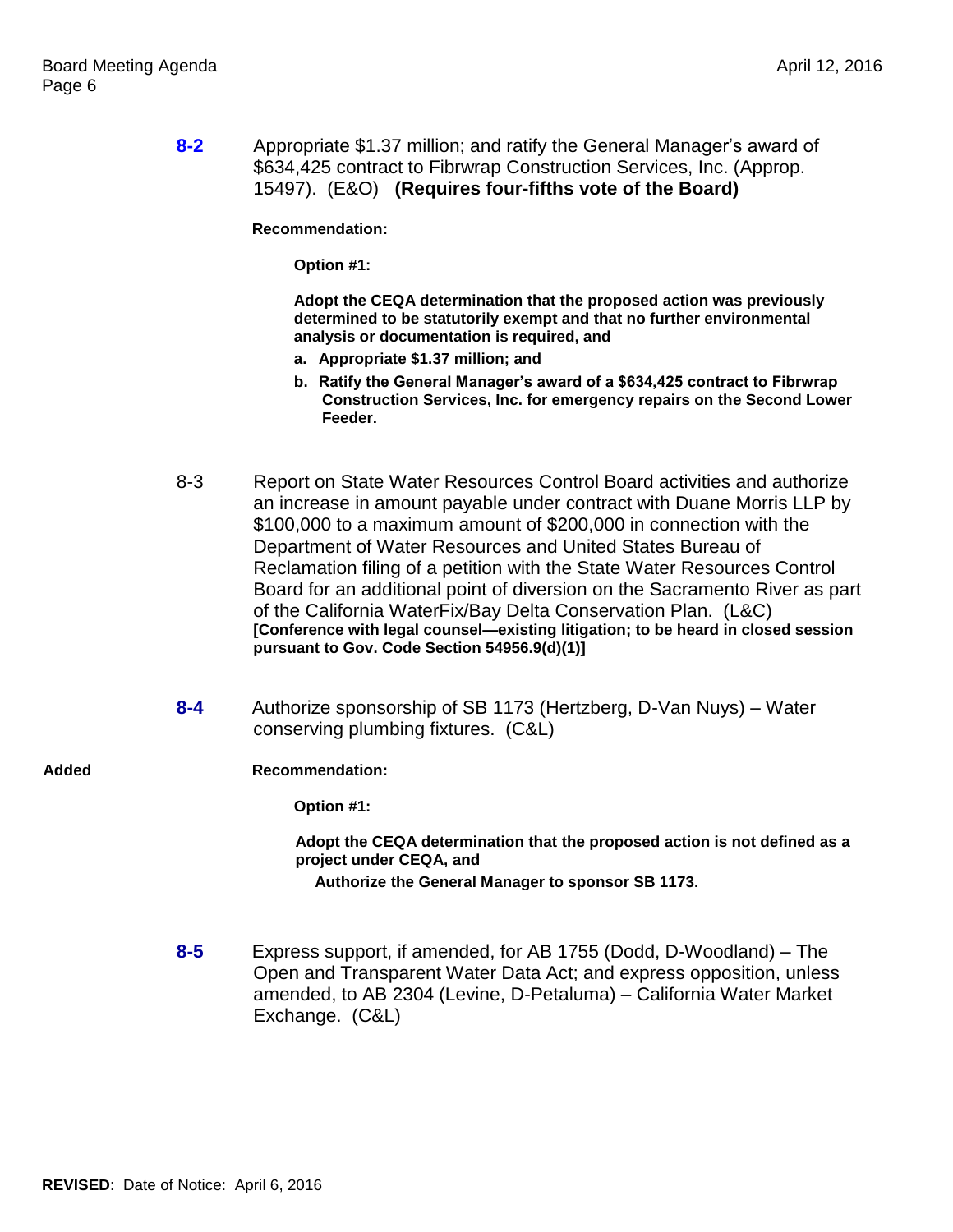|       |         | <b>Recommendation:</b>                                                                                                                                                                                                                                                                                   |
|-------|---------|----------------------------------------------------------------------------------------------------------------------------------------------------------------------------------------------------------------------------------------------------------------------------------------------------------|
|       |         | Option #1:                                                                                                                                                                                                                                                                                               |
|       |         | Adopt the CEQA determination that the proposed action is not defined as a<br>project under CEQA, and                                                                                                                                                                                                     |
|       |         | Authorize the General Manager to express support for AB 1755, if<br>amended, and opposition to AB 2304, unless amended.                                                                                                                                                                                  |
|       | $8 - 6$ | Express opposition to AB 2550 (Patterson, R-Fresno) – State Water<br>Resources Control Board: instream flow curtailments: compensation.<br>(C&L)                                                                                                                                                         |
| Added |         | <b>Recommendation:</b>                                                                                                                                                                                                                                                                                   |
|       |         | Option #1:                                                                                                                                                                                                                                                                                               |
|       |         | Adopt the CEQA determination that the proposed action is not defined as a<br>project under CEQA, and<br>Authorize the General Manager to express opposition to AB 2550.                                                                                                                                  |
|       |         |                                                                                                                                                                                                                                                                                                          |
|       | $8 - 7$ | Express support for ACA 8 (Bloom, D-Santa Monica) – Local government<br>financing: water facilities and infrastructure: voter approval. (C&L)                                                                                                                                                            |
| Added |         | <b>Recommendation:</b>                                                                                                                                                                                                                                                                                   |
|       |         | Option #1:                                                                                                                                                                                                                                                                                               |
|       |         | Adopt the CEQA determination that the proposed action is not defined as a<br>project under CEQA, and                                                                                                                                                                                                     |
|       |         | Authorize the General Manager to express support for ACA 8.                                                                                                                                                                                                                                              |
|       | $8 - 8$ | Authorize the General Manager to enter into the Extension of Service<br>Area Agreement with the Eastern Municipal Water District and Pechanga<br>Band of Luiseño Mission Indians; and adopt final resolution extending the<br>service area for the 106th Fringe Area to Eastern Municipal Water District |

and Metropolitan. (F&I)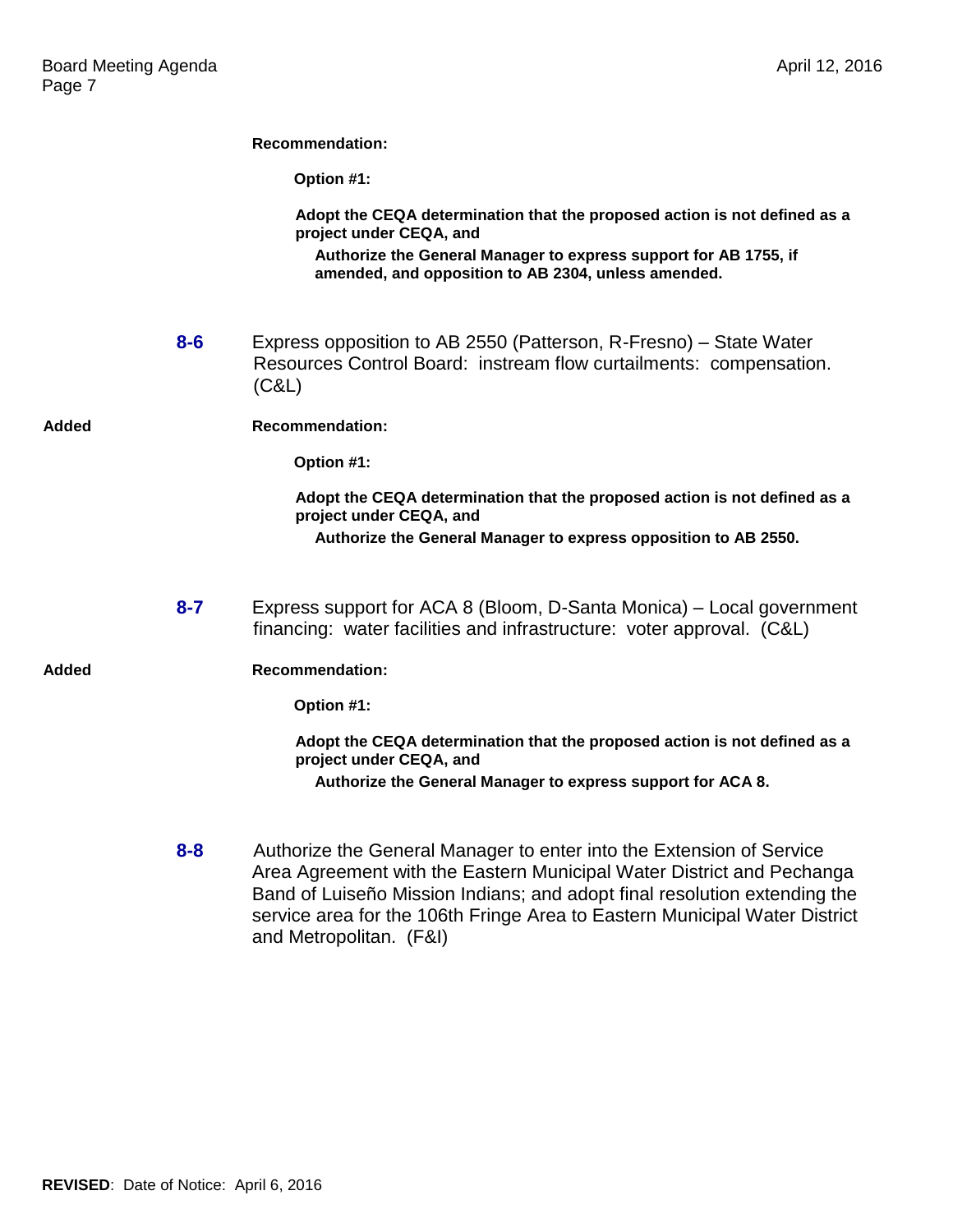**Recommendation:**

|       |          | Option #1:                                                                                                                                                                                                                                                                                                                                                                 |
|-------|----------|----------------------------------------------------------------------------------------------------------------------------------------------------------------------------------------------------------------------------------------------------------------------------------------------------------------------------------------------------------------------------|
|       |          | Adopt the CEQA determination that the proposed action was previously<br>determined to be statutorily exempt and that no further environmental<br>analysis or documentation is required, and                                                                                                                                                                                |
|       |          | a. Authorize the General Manager to enter into the Extension of Service Area<br>Agreement with Eastern Municipal Water District and Pechanga Band of<br>Luiseño Mission Indians; and                                                                                                                                                                                       |
|       |          | b. Adopt the resolution granting approval for the 106 <sup>th</sup> Fringe Area<br>annexation concurrently to Eastern and Metropolitan and establish<br>Metropolitan's terms and conditions for the extension of service area<br>agreement, conditioned upon approval by Riverside County's Local<br>Agency Formation Commission, and upon receipt of fees of \$2,896,442. |
|       | $8 - 9$  | Authorize process for management of Metropolitan's lands in the Palo<br>Verde Irrigation District. (WP&S)                                                                                                                                                                                                                                                                  |
|       |          | <b>Recommendation:</b>                                                                                                                                                                                                                                                                                                                                                     |
|       |          | Option #1:                                                                                                                                                                                                                                                                                                                                                                 |
|       |          | Adopt the CEQA determination that the proposed action is not defined as a<br>project, and                                                                                                                                                                                                                                                                                  |
|       |          | Authorize staff to pursue new leases on all Metropolitan-owned lands in<br>the Palo Verde valley through a generalized request for proposals<br>process, with lease terms to meet Metropolitan's objectives for<br>consumptive water use and positive revenues, and bring such leases back<br>to the Board for final approval.                                             |
| Added | $8 - 10$ | Express opposition, unless amended, to AB 2470 (Gonzalez, D-San<br>Diego) - Municipal Water Districts: Water Service for Indian Tribes.<br>(C&L)                                                                                                                                                                                                                           |
|       |          | <b>Recommendation:</b>                                                                                                                                                                                                                                                                                                                                                     |
|       |          | Option #1:                                                                                                                                                                                                                                                                                                                                                                 |
|       |          | Adopt the CEQA determination that the proposed action is not defined as a<br>project under CEQA, and                                                                                                                                                                                                                                                                       |
|       |          | Express opposition unless amended to AB 2470.                                                                                                                                                                                                                                                                                                                              |